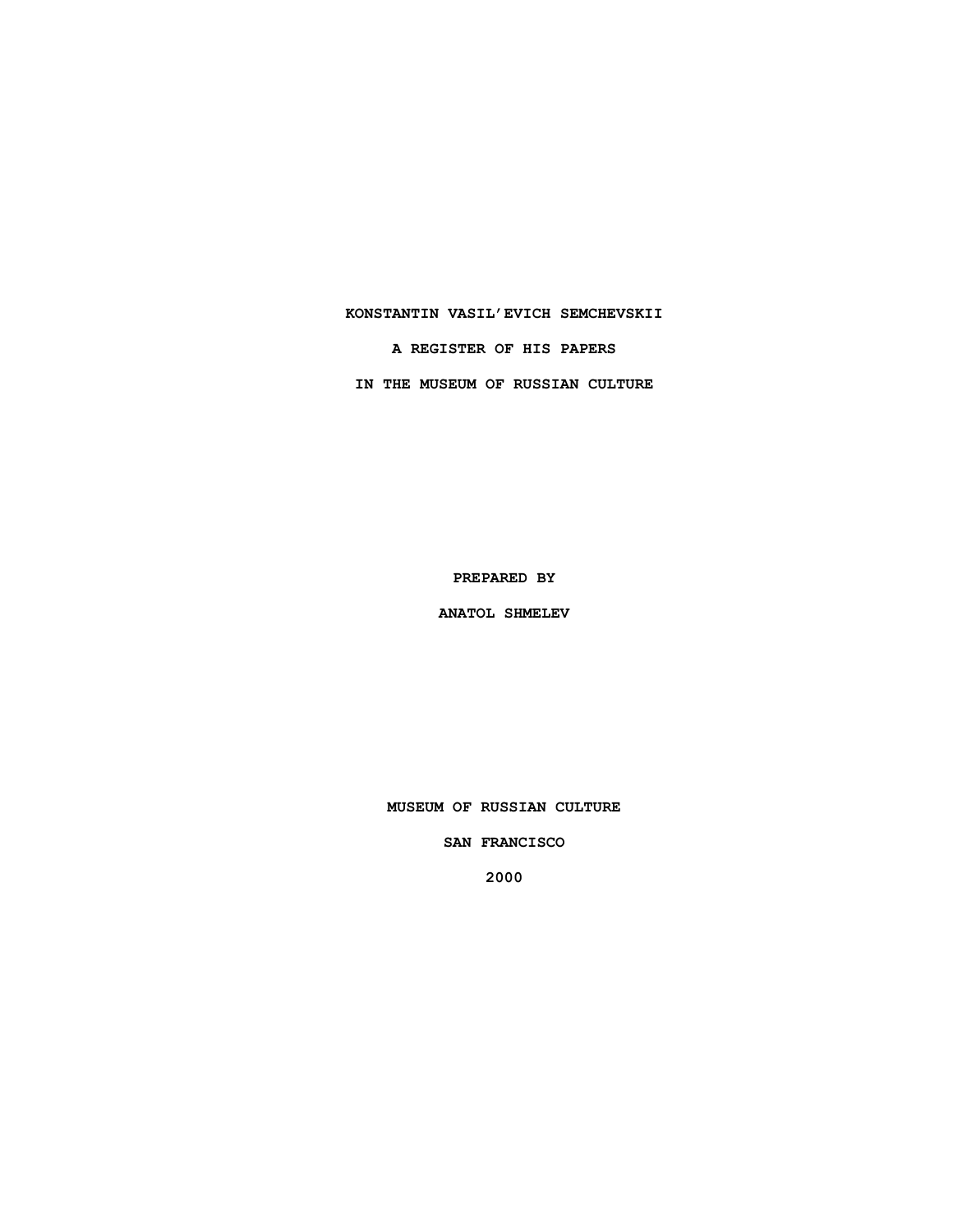# **KONSTANTIN VASIL'EVICH SEMCHEVSKII**

# **BIOGRAPHICAL NOTE**

| 1894 May 6    | Born, Russia                                                                                                               |
|---------------|----------------------------------------------------------------------------------------------------------------------------|
| 1913          | Graduated, Corps de Pages, St. Petersburg, Russia<br>Commissioned as a Sub-Lieutenant in the Life-Guard<br>Horse Artillery |
| 1918          | Captain, Siberian Army<br>Temporary chief of operations section, Siberian<br>Army headquarters                             |
| 1919          | Instructor, military school, Vladivostok                                                                                   |
| 1920 February | Promoted to Colonel and appointed Quartermaster-<br>General, Third Army, Siberia                                           |
| 1950          | Arrived, United States                                                                                                     |
| 1978          | Died, United States                                                                                                        |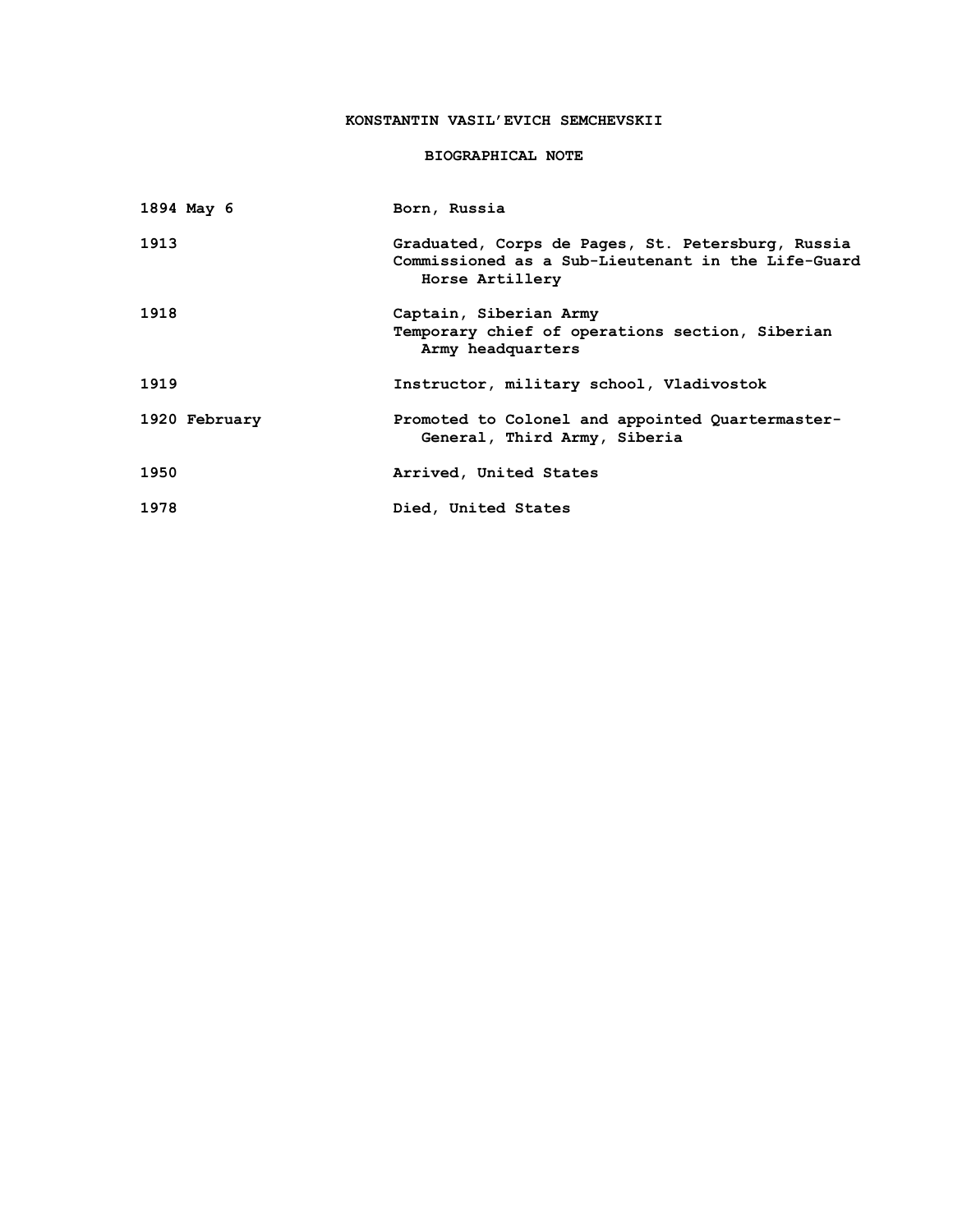#### **SCOPE AND CONTENT NOTE**

#### **KONSTANTIN VASIL'EVICH SEMCHEVSKII PAPERS**

**K. V. Semchevskii was a Russian army colonel and member of the association of graduates of the Corps de Pages and former officers of the Guards Horse Artillery. Most of the correspondence (almost entirely with former comradesin-arms), writings, and subject file reflect his involvement in these organizations and general information on Russian military history. The SUBJECT FILE/Russia. Armiia/General contains the diary of Gen. Bezobrazov for 1917-1924.**

**Detailed processing and preservation microfilming for these materials were made possible by a generous grant from the National Endowment for the Humanities and by matching funds from the Hoover Institution and Museum of Russian Culture. The grant also provides depositing a microfilm copy in the Hoover Institution Archives. The original materials and copyright to them (with some exceptions) are the property of the Museum of Russian Culture, San Francisco. A transfer table indicating corresponding box and reel numbers is appended to this register.**

**The Hoover Institution assumes all responsibility for notifying users that they must comply with the copyright law of the United States (Title 17 United States Code) and Hoover Rules for the Use and Reproduction of Archival Materials.**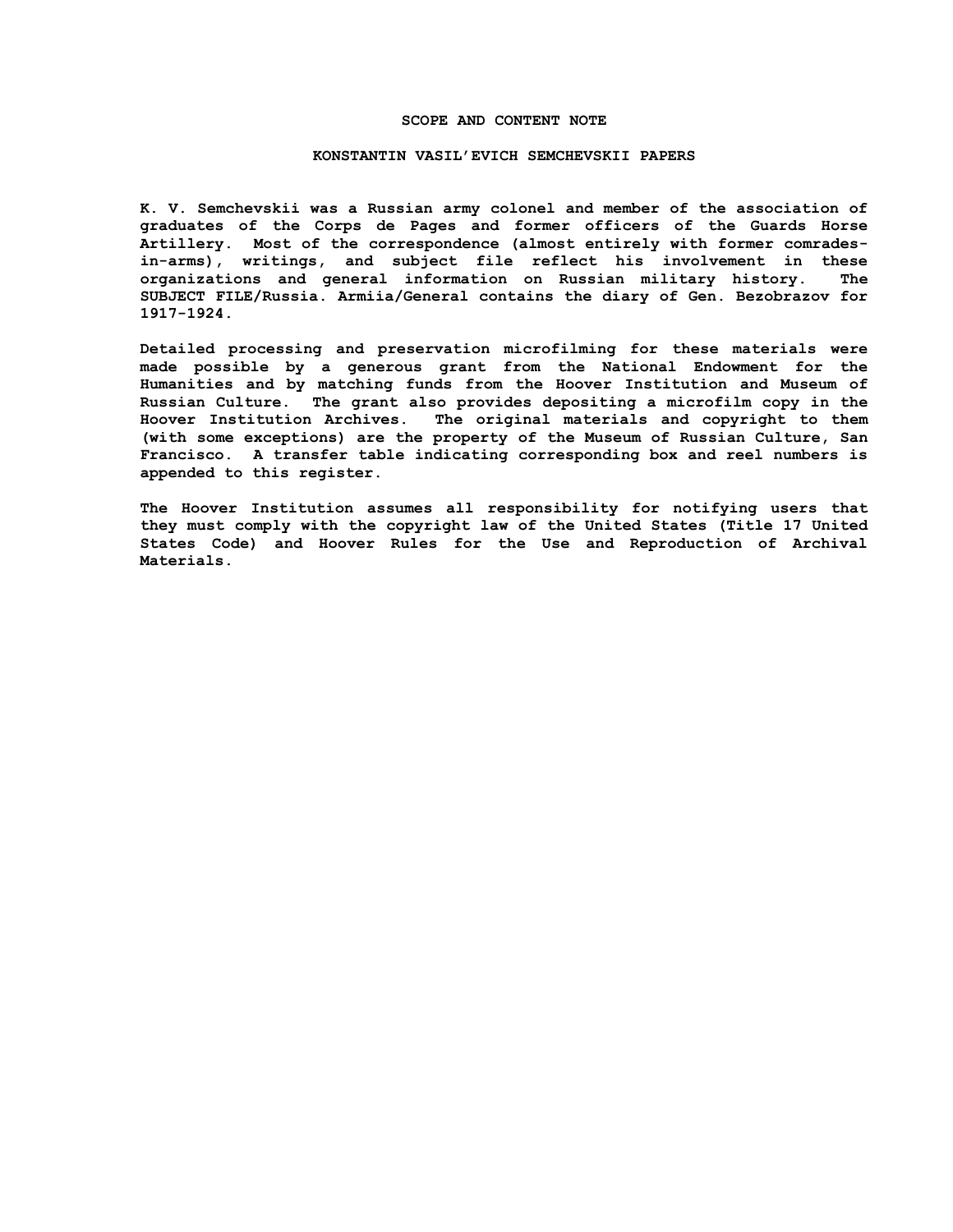# **REGISTER**

# **KONSTANTIN VASIL'EVICH SEMCHEVSKII PAPERS**

**SERIES DESCRIPTION:**

| Box Nos        | Series                                                                                                                                                                                             |
|----------------|----------------------------------------------------------------------------------------------------------------------------------------------------------------------------------------------------|
| $\mathbf{1}$   | BIOGRAPHICAL FILE, 1917-1978. Clippings, family file<br>relating to E. V. Semchevskaia (wife), military service<br>records, scrapbook, and miscellany, arranged<br>alphabetically by physical form |
| $1 - 2$        | CORRESPONDENCE, 1947-1978. Cards and letters, arranged<br>alphabetically by name of correspondent                                                                                                  |
| $\mathfrak{p}$ | WRITINGS, 1948-1975. Articles, letter to the editor and<br>fragments of memoirs, arranged chronologically by title                                                                                 |
| $\overline{2}$ | SUBJECT FILE, 1917-1978. Clippings, correspondence,<br>lists, writings and a diary, arranged alphabetically by<br>subject                                                                          |
| $\overline{2}$ | PHOTOGRAPHS, n.d. Three prints and a color reproduction<br>of a painting                                                                                                                           |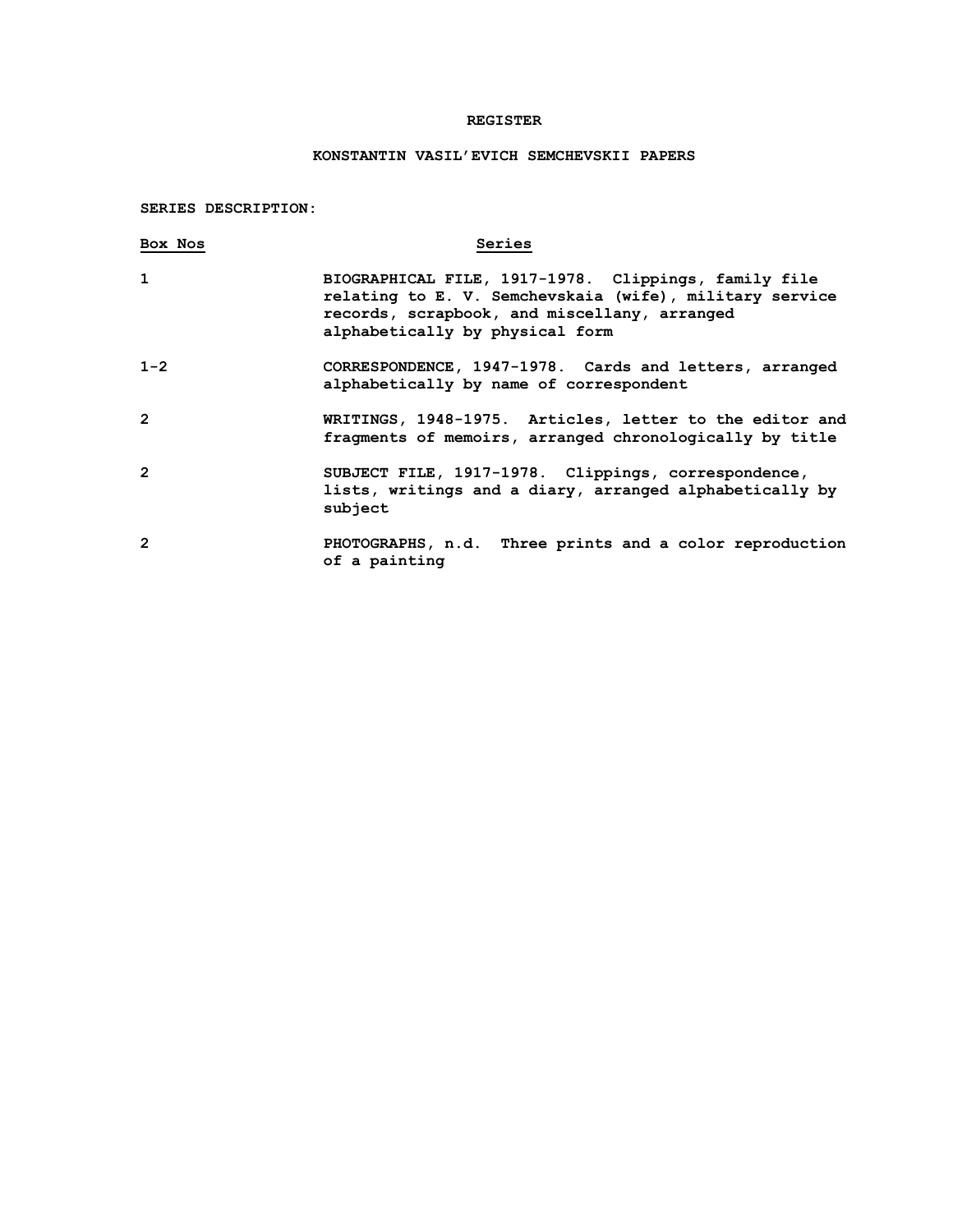|         | Box Folder      |                                                                        |
|---------|-----------------|------------------------------------------------------------------------|
| Nos Nos |                 | Contents                                                               |
| 1.      |                 | BIOGRAPHICAL FILE, 1917-1978                                           |
|         | 1               | Clippings about or mentioning Semchevskii                              |
|         |                 | Family file - Semchevskaia, Elena V. (wife)                            |
|         | $\overline{2}$  | Clippings about or mentioning Semchevskaia                             |
|         | 3               | Identity papers                                                        |
|         | 4               | Letter of thanks                                                       |
|         | 5               | Writings. Include letter to the editor and two                         |
|         |                 | short stories                                                          |
|         | 6               | Military service records. See also scrapbook                           |
|         | 7               | Includes photographs, military service<br>Scrapbook.                   |
|         |                 | records, and miscellaneous documents                                   |
|         | 8               | Miscellany. Includes statement and other documents                     |
|         |                 | relating to Semchevskii's activities during and after                  |
|         |                 | the Second World War                                                   |
|         |                 | CORRESPONDENCE, 1947-1978                                              |
|         | 9               | General, 1957-1977 and undated                                         |
|         | 10              | Unidentified, 1973-1977 and undated                                    |
|         | 11              | Andro de Lanzheron, Svetlana Romanovna, 1976                           |
|         | 12 <sup>2</sup> | Aprelev, V., 1976-1978                                                 |
|         | 13              | Armfel'dt, Vladimir, 1976-1978 and undated                             |
|         | 14              | Babushkin, Boris Alekseevich, 1976-1977 and undated                    |
|         | 15              | Barklai de Tolli, 1958 and undated                                     |
|         | 16              | Belosel'skii, Sergei, Prince, 1947-1954 and undated                    |
|         | 17              | Burman, V., 1976-1977                                                  |
|         | 18              | Chagin, Gleb, 1978                                                     |
|         | 19              | Daragan, Ivan and Elena, 1966-1973 and undated                         |
|         | 20              | Derozhinskii, B., 1975                                                 |
|         | 21              | Domershchikov, N., 1970                                                |
|         | 22              | Gattenberger, P., 1976. Includes associated                            |
|         |                 | correspondence with V. Sokolov, 1976                                   |
|         | 23              | Gershel'man family, 1975-1976 and undated                              |
|         | 24              | Gonetskii, Nikolai, undated                                            |
|         | 25              | Grekova, Liubov' Sergeevna, 1975                                       |
|         | 26              | Il'ina, Ol'ga, 1975 (?)                                                |
|         | 27              | Khitrovo, Mikhail Sergeevich, 1966-1976                                |
|         | 28              | Khitrovo, Vladimir Sergeevich, 1961-1968 and undated                   |
|         | 29              | Kiselevskii, Kirill, Vasil'evich, 1970–1975                            |
|         | 30              | Korbe, Nikolai Sergeevich, 1977 and undated                            |
|         | 31              | Koval'skii, V., 1969-1977                                              |
|         | 32              | Kurcheninov, Valerian Sergeevich, 1975                                 |
|         | 33              | Lyons, Marvin, 1973 and undated                                        |
|         | 34              | Magerovskii, Lev Florianovich, 1975-1978.<br>Includes                  |
|         |                 | associated correspondence<br>Maksheev, L. and Maksheeva, A., 1966-1969 |
|         | 35              | Meshcherinov, Sergei Aleksandrovich, 1969-1970                         |
|         | 36<br>37        |                                                                        |
|         | 38              | Meyendorff, Georgii and Rita, undated                                  |
|         | 39              | Mikhailov, Mikhail Nikolaevich, 1975                                   |
|         | 40              | Mikhalevskii, Sergei, 1971-1978<br>Miliutin, G., 1976                  |
|         | 41              | Obruchev, Nikolai Sergeevich, 1976-1977                                |
|         | 42              | Olfer'ev, Fedor Sergeevich, 1966-1968                                  |
|         | 43              | Onoshkovich-Iatsyna, Evgenii Nikolaevich, 1969-1970                    |
|         | 44              | Polianskii, A., 1976-1977                                              |
|         | 45              | Putiatin, Sergei, undated                                              |
|         |                 |                                                                        |